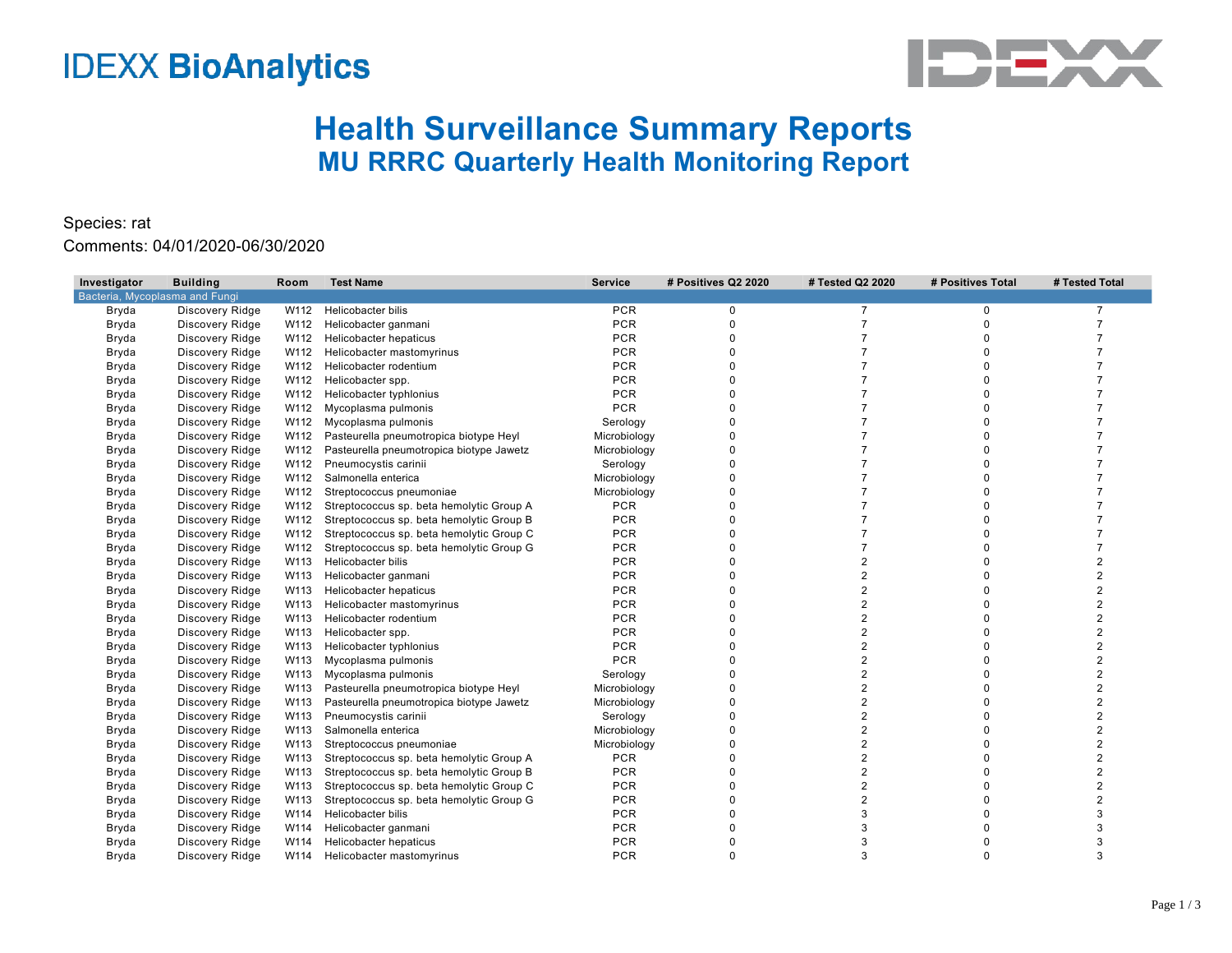| Investigator           | <b>Building</b> | Room | <b>Test Name</b>                         | <b>Service</b>             | # Positives Q2 2020 | # Tested Q2 2020        | # Positives Total | # Tested Total |
|------------------------|-----------------|------|------------------------------------------|----------------------------|---------------------|-------------------------|-------------------|----------------|
| Bryda                  | Discovery Ridge | W114 | Helicobacter rodentium                   | <b>PCR</b>                 | 0                   | 3                       | 0                 | 3              |
| Bryda                  | Discovery Ridge | W114 | Helicobacter spp.                        | <b>PCR</b>                 | 0                   | 3                       | 0                 | 3              |
| Bryda                  | Discovery Ridge | W114 | Helicobacter typhlonius                  | <b>PCR</b>                 | 0                   | 3                       | 0                 | 3              |
| Bryda                  | Discovery Ridge | W114 | Mycoplasma pulmonis                      | <b>PCR</b>                 | $\mathbf 0$         | 3                       | 0                 | 3              |
| Bryda                  | Discovery Ridge | W114 | Mycoplasma pulmonis                      | Serology                   | $\mathbf 0$         | 3                       | 0                 | 3              |
| Bryda                  | Discovery Ridge | W114 | Pasteurella pneumotropica biotype Heyl   | Microbiology               | $\mathbf 0$         | 3                       | 0                 | 3              |
| Bryda                  | Discovery Ridge | W114 | Pasteurella pneumotropica biotype Jawetz | Microbiology               | 0                   | 3                       | 0                 | 3              |
| Bryda                  | Discovery Ridge | W114 | Pneumocystis carinii                     | Serology                   | $\mathbf 0$         | 3                       | 0                 | 3              |
| Bryda                  | Discovery Ridge | W114 | Salmonella enterica                      | Microbiology               | 0                   | 3                       | 0                 | 3              |
| Bryda                  | Discovery Ridge | W114 | Streptococcus pneumoniae                 | Microbiology               | $\mathbf 0$         | 3                       | 0                 | 3              |
|                        |                 | W114 |                                          | <b>PCR</b>                 | 0                   | 3                       | 0                 | 3              |
| Bryda                  | Discovery Ridge |      | Streptococcus sp. beta hemolytic Group A | <b>PCR</b>                 | $\mathbf 0$         | 3                       |                   | 3              |
| Bryda                  | Discovery Ridge | W114 | Streptococcus sp. beta hemolytic Group B |                            |                     |                         | 0                 |                |
| Bryda                  | Discovery Ridge | W114 | Streptococcus sp. beta hemolytic Group C | <b>PCR</b>                 | $\mathbf 0$         | 3                       | 0                 | 3              |
| Bryda                  | Discovery Ridge | W114 | Streptococcus sp. beta hemolytic Group G | <b>PCR</b>                 | $\mathbf 0$         | 3                       | $\mathbf 0$       | 3              |
| Parasites and Protozoa |                 |      |                                          |                            |                     |                         |                   |                |
| Bryda                  | Discovery Ridge | W112 | Aspiculuris tetraptera                   | Parasitology               | $\mathbf 0$         | $\overline{7}$          | 0                 | $\overline{7}$ |
| Bryda                  | Discovery Ridge | W112 | Aspiculuris tetraptera                   | <b>PCR</b>                 | $\pmb{0}$           | $\overline{2}$          | 0                 | $\overline{2}$ |
| Bryda                  | Discovery Ridge | W112 | Chilomastix sp.                          | Parasitology               | $\pmb{0}$           | $\overline{7}$          | 0                 | $\overline{7}$ |
| Bryda                  | Discovery Ridge |      | W112 Eimeria sp.                         | Parasitology               | 0                   | $\overline{7}$          | 0                 | $\overline{7}$ |
| Bryda                  | Discovery Ridge | W112 | Entamoeba sp.                            | Parasitology               | $\mathbf 0$         | $\overline{7}$          | 0                 | $\overline{7}$ |
| Bryda                  | Discovery Ridge | W112 | Giardia muris                            | Parasitology               | $\pmb{0}$           | $\overline{7}$          | 0                 | $\overline{7}$ |
| Bryda                  | Discovery Ridge | W112 | mesostigmatid mites                      | Parasitology               | $\mathbf 0$         | $\overline{7}$          | 0                 | $\overline{7}$ |
| Bryda                  | Discovery Ridge | W112 | Myobia musculi                           | Parasitology               | 0                   | $\overline{7}$          | 0                 | $\overline{7}$ |
| Bryda                  | Discovery Ridge | W112 | Myocoptes                                | <b>PCR</b>                 | $\mathbf 0$         | $\overline{2}$          | 0                 | $\overline{2}$ |
| Bryda                  | Discovery Ridge | W112 | Myocoptes musculinus                     | Parasitology               | $\mathbf 0$         | $\overline{7}$          | 0                 | $\overline{7}$ |
| Bryda                  | Discovery Ridge | W112 | Polyplax spinulosa                       | Parasitology               | $\mathbf 0$         | $\overline{7}$          | 0                 | $\overline{7}$ |
|                        |                 | W112 | Radfordia sp.                            |                            | 0                   | $\overline{7}$          | 0                 | $\overline{7}$ |
| Bryda                  | Discovery Ridge |      |                                          | Parasitology<br><b>PCR</b> | $\mathbf 0$         | $\overline{2}$          | 0                 | $\overline{2}$ |
| Bryda                  | Discovery Ridge | W112 | Radfordia/Myobia                         |                            |                     |                         |                   |                |
| Bryda                  | Discovery Ridge | W112 | Rodentolepis nana                        | Parasitology               | $\pmb{0}$           | $\overline{7}$          | 0                 | $\overline{7}$ |
| Bryda                  | Discovery Ridge | W112 | Spironucleus muris                       | Parasitology               | $\mathbf 0$         | $\overline{7}$          | 0                 | $\overline{7}$ |
| Bryda                  | Discovery Ridge | W112 | Syphacia muris                           | Parasitology               | 0                   | $\overline{7}$          | 0                 | $\overline{7}$ |
| Bryda                  | Discovery Ridge | W112 | Syphacia muris                           | <b>PCR</b>                 | $\mathbf 0$         | $\overline{2}$          | 0                 | $\overline{2}$ |
| Bryda                  | Discovery Ridge | W112 | Syphacia obvelata                        | <b>PCR</b>                 | $\mathbf 0$         | $\overline{2}$          | 0                 | $\overline{2}$ |
| Bryda                  | Discovery Ridge | W112 | trichomonads                             | Parasitology               | $\mathbf 0$         | $\overline{7}$          | 0                 | $\overline{7}$ |
| Bryda                  | Discovery Ridge |      | W113 Aspiculuris tetraptera              | Parasitology               | 0                   | $\overline{2}$          | 0                 | $\overline{2}$ |
| Bryda                  | Discovery Ridge | W113 | Aspiculuris tetraptera                   | <b>PCR</b>                 | $\mathbf 0$         | $\overline{1}$          | 0                 | 1              |
| Bryda                  | Discovery Ridge | W113 | Chilomastix sp.                          | Parasitology               | $\pmb{0}$           | $\overline{2}$          | 0                 | $\overline{2}$ |
| Bryda                  | Discovery Ridge | W113 | Eimeria sp.                              | Parasitology               | $\mathbf 0$         | $\overline{2}$          | 0                 | $\overline{2}$ |
| Bryda                  | Discovery Ridge | W113 | Entamoeba sp.                            | Parasitology               | 0                   | $\overline{2}$          | 0                 | $\overline{2}$ |
| Bryda                  | Discovery Ridge | W113 | Giardia muris                            | Parasitology               | $\mathbf 0$         | $\overline{2}$          | 0                 | $\overline{2}$ |
| Bryda                  | Discovery Ridge | W113 | mesostigmatid mites                      | Parasitology               | 0                   | $\overline{2}$          | 0                 | $\overline{2}$ |
| Bryda                  | Discovery Ridge | W113 | Myobia musculi                           | Parasitology               | $\mathbf 0$         | $\overline{2}$          | 0                 | $\overline{2}$ |
| Bryda                  | Discovery Ridge | W113 | Myocoptes                                | <b>PCR</b>                 | 0                   | $\overline{1}$          | 0                 | 1              |
|                        |                 |      |                                          |                            | $\mathbf 0$         | $\overline{2}$          | 0                 | $\overline{2}$ |
| Bryda                  | Discovery Ridge | W113 | Myocoptes musculinus                     | Parasitology               |                     |                         |                   |                |
| Bryda                  | Discovery Ridge | W113 | Polyplax spinulosa                       | Parasitology               | 0                   | $\overline{2}$          | 0                 | $\overline{2}$ |
| Bryda                  | Discovery Ridge | W113 | Radfordia sp.                            | Parasitology               | 0                   | $\overline{2}$          | 0                 | $\overline{2}$ |
| Bryda                  | Discovery Ridge | W113 | Radfordia/Myobia                         | <b>PCR</b>                 | 0                   |                         | 0                 |                |
| Bryda                  | Discovery Ridge | W113 | Rodentolepis nana                        | Parasitology               | $\mathbf 0$         | $\overline{\mathbf{c}}$ | $\mathbf 0$       | $\overline{2}$ |
| Bryda                  | Discovery Ridge | W113 | Spironucleus muris                       | Parasitology               | $\mathbf 0$         | $\overline{2}$          | $\mathbf 0$       | $\mathfrak{p}$ |
| Bryda                  | Discovery Ridge |      | W113 Syphacia muris                      | Parasitology               | $\mathbf 0$         | $\overline{2}$          | 0                 | $\overline{2}$ |
| Bryda                  | Discovery Ridge | W113 | Syphacia muris                           | <b>PCR</b>                 | $\mathbf 0$         | $\mathbf{1}$            | $\mathbf 0$       | 1              |
| Bryda                  | Discovery Ridge | W113 | Syphacia obvelata                        | <b>PCR</b>                 | $\mathbf 0$         | $\mathbf{1}$            | 0                 |                |
| Bryda                  | Discovery Ridge | W113 | trichomonads                             | Parasitology               | $\pmb{0}$           | $\overline{2}$          | 0                 | 2              |
| Bryda                  | Discovery Ridge | W114 | Aspiculuris tetraptera                   | Parasitology               | $\mathbf 0$         | 3                       | 0                 | 3              |
| Bryda                  | Discovery Ridge | W114 | Aspiculuris tetraptera                   | <b>PCR</b>                 | $\pmb{0}$           | $\mathbf{1}$            | 0                 |                |
| Bryda                  | Discovery Ridge | W114 | Chilomastix sp.                          | Parasitology               | $\mathbf 0$         | 3                       | 0                 | 3              |
| Bryda                  | Discovery Ridge | W114 | Eimeria sp.                              | Parasitology               | $\pmb{0}$           | 3                       | 0                 | 3              |
| Bryda                  | Discovery Ridge | W114 | Entamoeba sp.                            | Parasitology               | $\mathbf 0$         | 3                       | 0                 | 3              |
|                        |                 | W114 | Giardia muris                            | Parasitology               | 0                   | 3                       |                   | 3              |
| Bryda                  | Discovery Ridge |      |                                          |                            |                     |                         | 0                 |                |
| Bryda                  | Discovery Ridge | W114 | mesostigmatid mites                      | Parasitology               | $\mathbf 0$         | 3                       | $\mathbf 0$       | 3              |